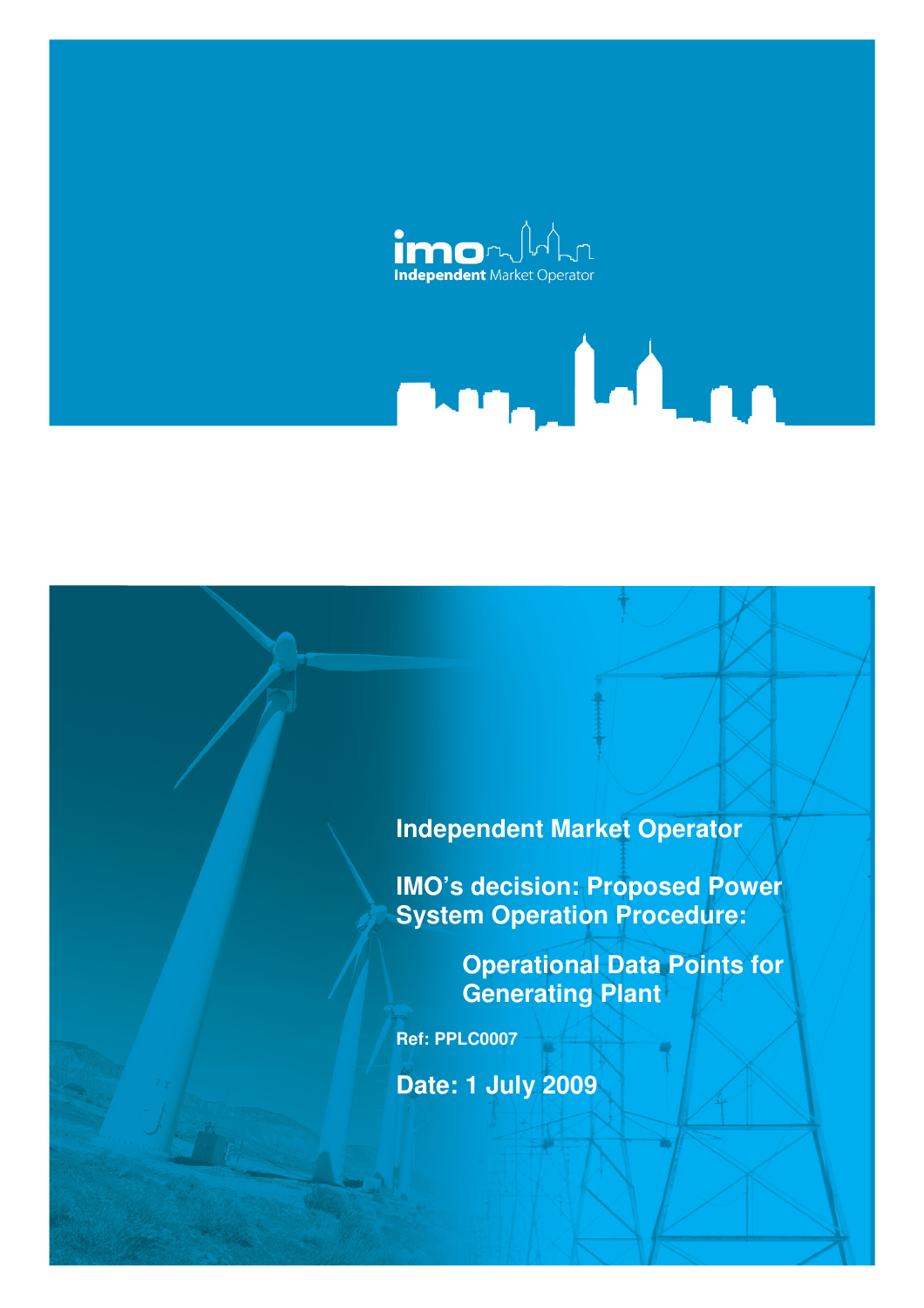## **CONTENTS**

| 1.                       |                                                        |  |
|--------------------------|--------------------------------------------------------|--|
| $2_{-}$<br>2.1           |                                                        |  |
| 3.<br>3.1<br>3.1.1       |                                                        |  |
| 3.1<br>3.2<br>3.3<br>3.4 |                                                        |  |
| 4.                       |                                                        |  |
| 5.<br>5.1<br>5.2         |                                                        |  |
| 6.                       | GENERAL INFORMATION ABOUT PROCEDURE CHANGES PROPOSALS7 |  |

#### **DOCUMENT DETAILS**

IMO Notice No.: PPLC0007 Report Title: Procedure Change Report: Operational Data Points for Generating Plant Release Status: Public Confidentiality Status: Public domain Published in accordance with Market Rule 2.10.15

#### **Independent Market Operator**

Level 3, Governor Stirling Tower 197 St George's Terrace, Perth WA 6000 PO Box 7096, Cloisters Square, Perth WA 6850 Tel. (08) 9254 4300 Fax. (08) 9254 4399 Email: imo@imowa.com.au Website: www.imowa.com.au

 $\lfloor n \rfloor$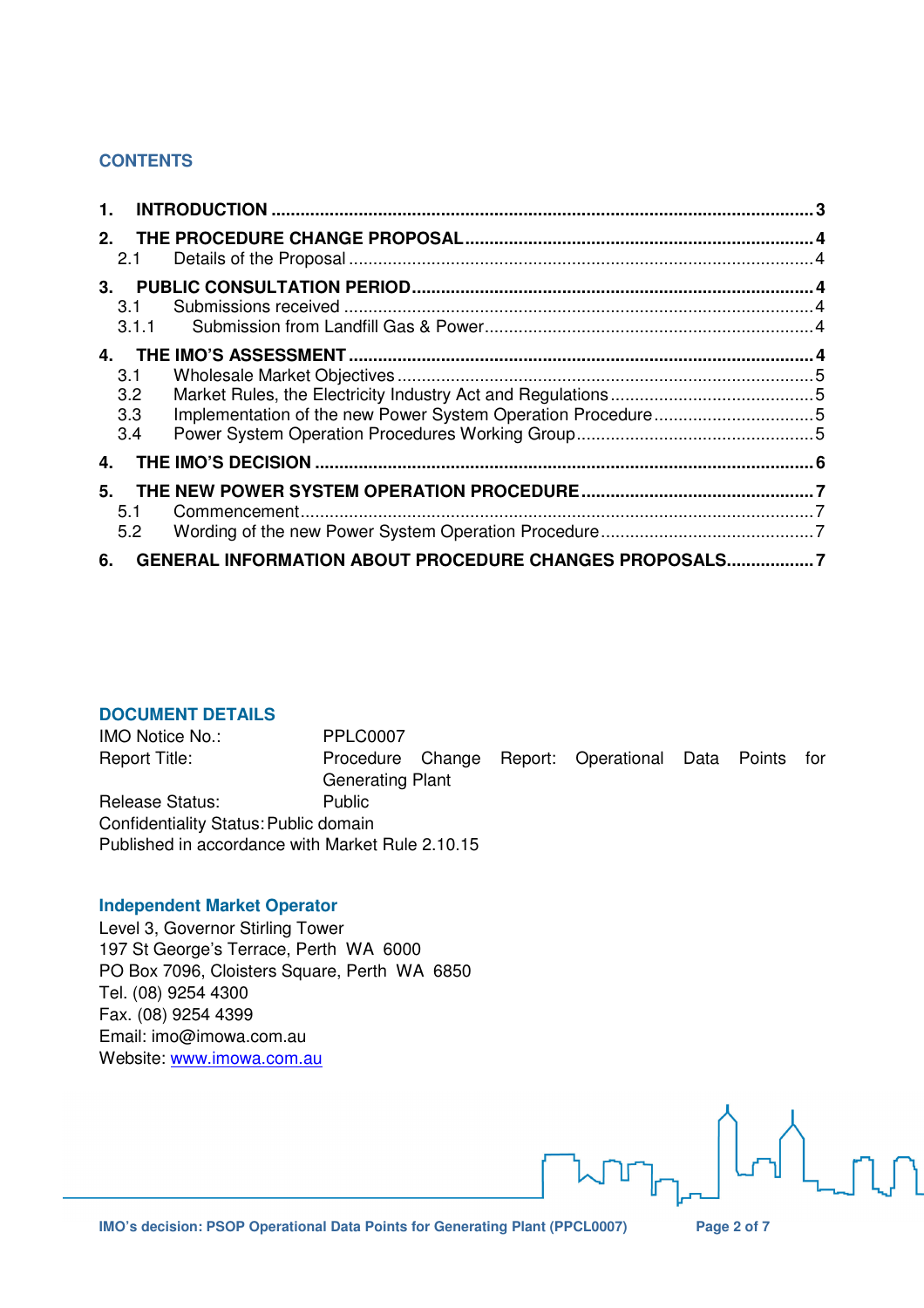#### **1. INTRODUCTION**

On 13 May 2009, the Independent Market Operator (IMO) published a Procedure Change Proposal from System Management regarding the proposed new Power System Operation Procedure (PSOP): Operational Data Points for Generating Plant. The proposal has been processed according to the Procedure Change Process under clause 2.10 of the Wholesale Electricity Market Rules (Market Rules).

This process adheres to the following timelines:



The key dates in processing this Procedure Change Proposal are:



Clause 2.10.14 of the Market Rules requires the IMO to make a decision as to whether to approve a proposed Market Procedure or amendment to, or replacement for, the Market Procedure published by System Management. This approval is required within 10 Business Days of a Procedure Change Report being published.

This document, containing the IMO's decision on the proposed PSOP: Operational Data Points for Generating Plant (PPLC0007) is published, as required under clause 2.10.15 of the Market Rules.

The IMO's decision is to accept the proposed PSOP. The details of the IMO's assessment are set out in section 4 of this report.

All documents related to this proposed PSOP can be found on the IMO website: http://www.imowa.com.au/Attachments/MarketProcedures/ProcedureChange\_PPCL0007.htm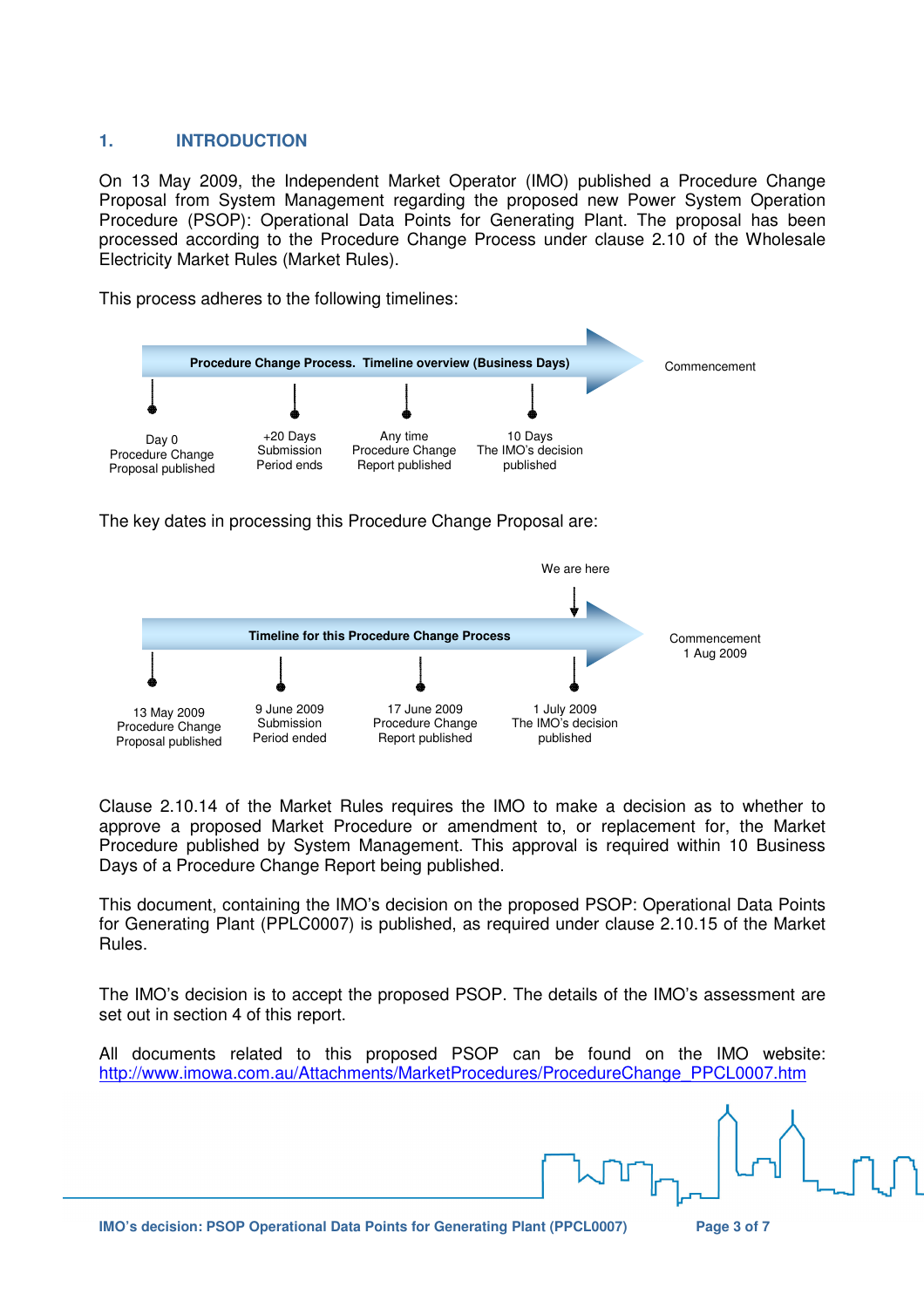# **2. THE PROCEDURE CHANGE PROPOSAL**

## **2.1 Details of the Proposal**

Section 3.3.4.1 and 3.3.4.2 of the Technical Rules deals with the requirements for Market Generators to provide operational data. This is for the purpose of monitoring and control of Generating Units connected in the South West interconnected system.

System Management contended that in order to provide a consistent approach to the provision of operational data, the new PSOP: Operational Data Points for Generating Plant is required. In particular, the new PSOP will provide details of System Management's minimum requirements for the operational data points to be submitted by Market Generators for their generating units.

# **3. PUBLIC CONSULTATION PERIOD**

## **3.1 Submissions received**

The public submission period was between 13 May 2009 and 9 June 2009. System Management received one submission from Landfill Gas & Power (LGP).

## **3.1.1 Submission from Landfill Gas & Power**

LGP supported the new PSOP.

LGP submitted that it perceives that the PSOP is consistent with the Market Rules and, by extension, the Market Objectives.

LGP noted that the new PSOP will not impact on them adversely and could be implemented immediately.

# **4. THE IMO'S ASSESSMENT**

In determining whether to approve the PSOP: Operational Data Points for Generating Plant the IMO assessed the proposed new PSOP for consistency with the provisions outlined in clause 2.9.3 of the Market Rules.

In particular, clause 2.9.3 outlines that Market Procedures must:

- be developed, amended or replaced in accordance with the process in these Market Rules;
- be consistent with the Wholesale Market Objectives; and
- be consistent with these Market Rules, the Electricity Industry Act and Regulations;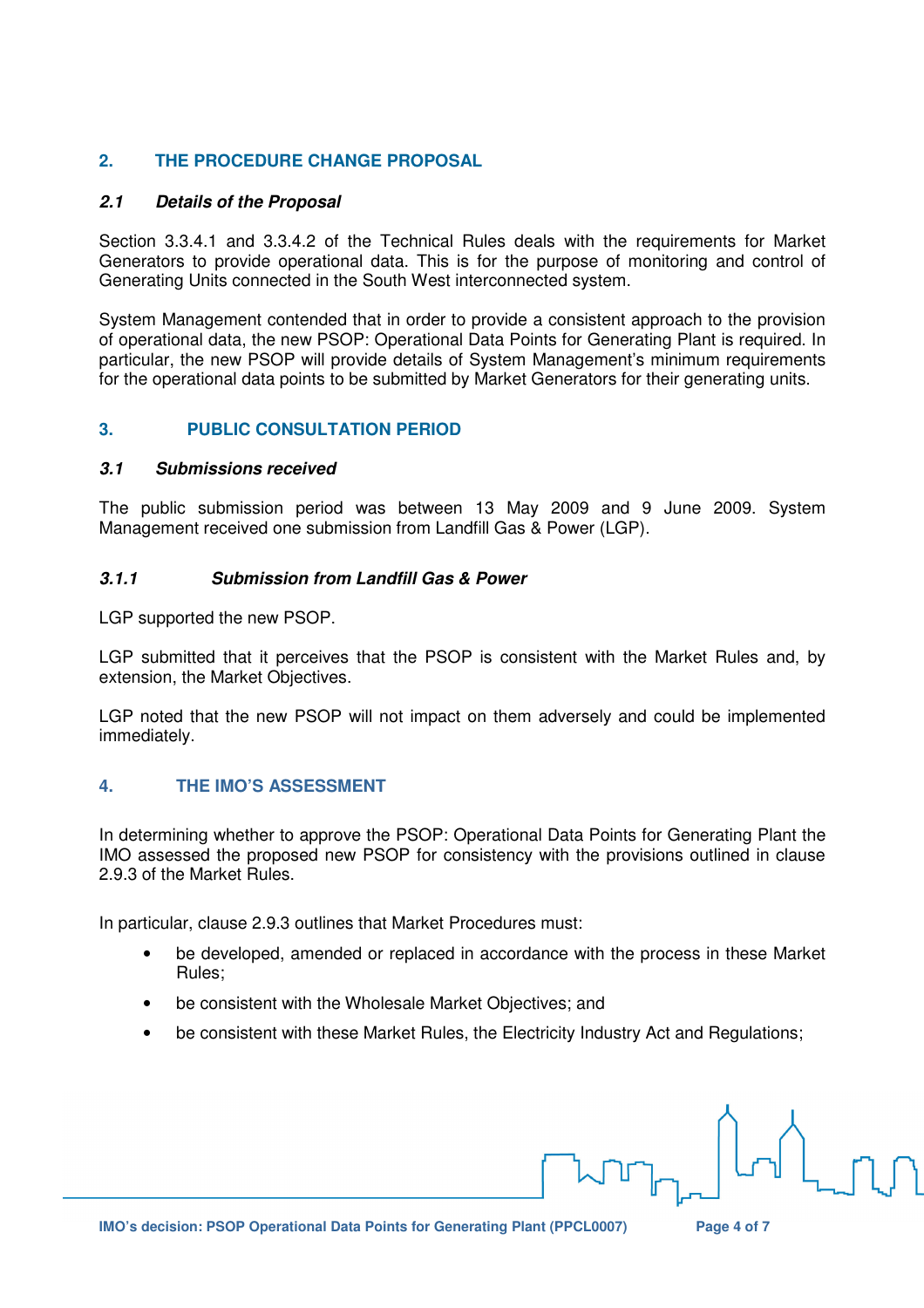In accordance with clause 2.10.15(c) the IMO has also reviewed the commencement date proposed by System Management. This is to ensure that it will allow sufficient time after the date of publication of the Procedure Change Report for Rule Participants to implement changes required by it.

The IMO's assessment is outlined in the following sections.

## **3.1 Wholesale Market Objectives**

In accordance with clause 2.9.3(a).ii of the Market Rules, Market Procedures must be consistent with the Wholesale Market Objectives.

The steps described in the proposed PSOP: Operational Data Points for Generating Plant provide a consistent approach to the provision of operational data.

The IMO considers that the steps are drafted in such a way that does not change the operation or objectives of the Market Rules. As a result the IMO considers that the proposed PSOP: Operational Data Points for Generating Plant, as a whole, is consistent with the Wholesale Market Objectives.

## **3.2 Market Rules, the Electricity Industry Act and Regulations**

In accordance with clause 2.9.3(a).iii of the Market Rules, Market Procedures must be consistent with the Market Rules, the Electricity Industry Act and Regulations.

The IMO considers that the proposed PSOP: Operational Data Points for Generating Plant is consistent, as a whole, with the Market Rules, the Electricity Industry Act and Regulations. The IMO also considers that the proposed new Market Procedure is consistent with all other Market Procedures.

## **3.3 Implementation of the new Power System Operation Procedure**

In accordance with clause 2.10.15(c) of the Market Rules, when approving a proposed Market Procedure or amendment to or replacement for the Market Procedure from System Management, the IMO must notify System Management of a date and time for commencement. This date and time must, in the IMO's opinion, allow sufficient time after the date of publication of the Procedure Change Report for Rule Participants to implement the changes required by it.

The proposed PSOP: Operational Data Points for Generating Plant will not require Rule Participants, the IMO, or System Management to implement any procedural or system amendments before it can commence. Consequently, the IMO considers commencement at 08.00am on 1 August 2009 will allow Rule Participants sufficient time from the date of publication of System Management's Procedure Change Report to ensure compliance with the new PSOP.

# **3.4 Power System Operation Procedures Working Group**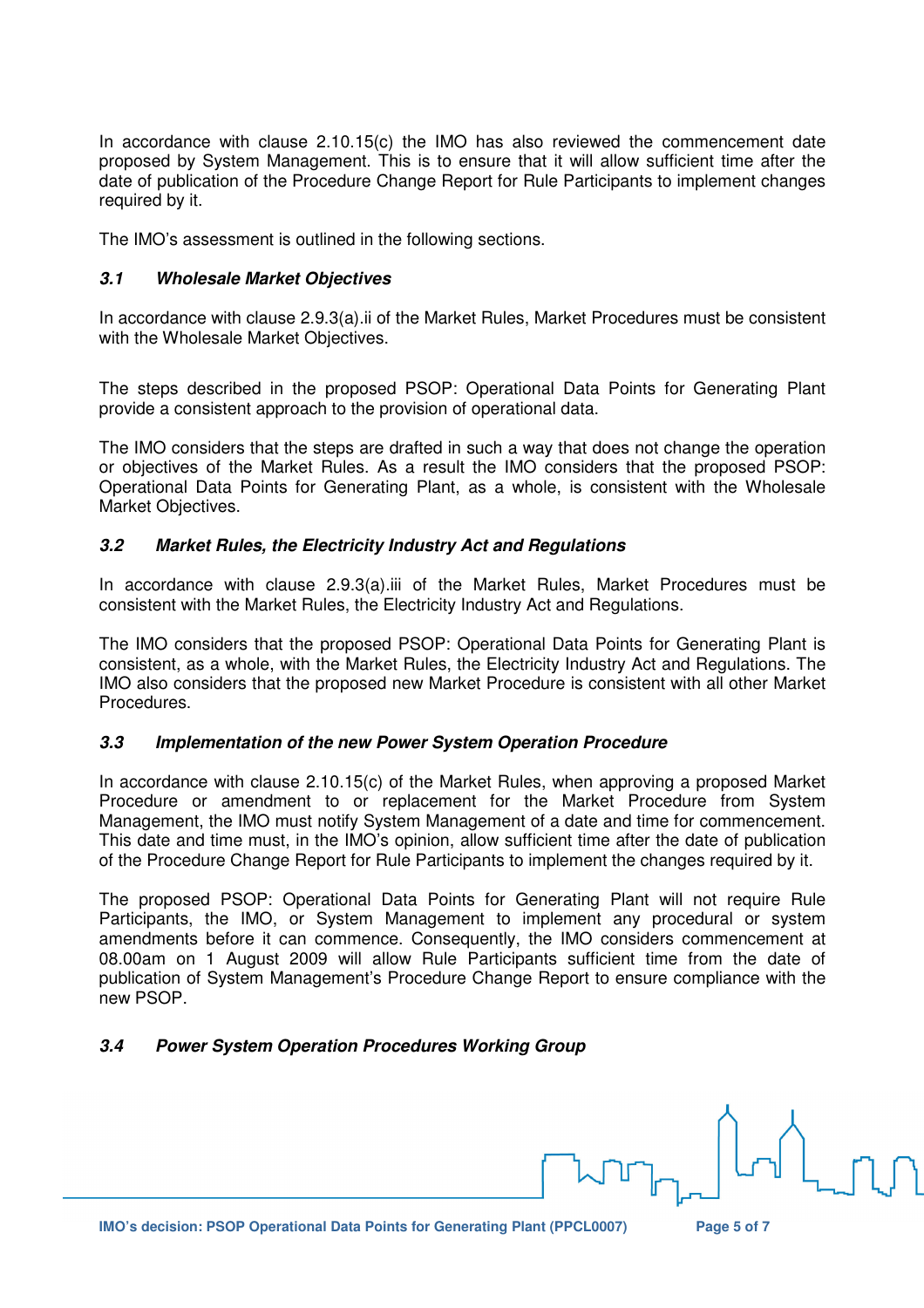In making its decision the IMO has noted the process involved in producing the PSOP. In particular, the new PSOP: Operational Data Points for Generating Plant was discussed by the System Management PSOP Working Group (Working Group) at the 11 December 2009 meeting. The Working Group is a group appointed by the MAC to develop, consider, and assess changes to System Management Market Procedures which the Market Rules require System Management to develop.

The Working Group was in general support of the new PSOP. The Working Group did however make a number of recommendations which were adopted by System Management in the proposed PSOP. The amendments as agreed were:

- Section 4: amendment to state that the list of generation facilities is not limited to the current list in Section 4.
- Section 7: System Management to draft a provision which will give them discretion in specifying data points for existing facilities. (For grandfathering arrangements of existing plant).
- Section 7: additional clarification to allow existing and future facilities to be better distinguished.
- Section 8: amendment to the drafting of the guidelines and limitation to specify what the information will be used for (forecasting, system modelling etc...)
- Section 12.1: additional clarification of the alternative to normal implementation of the data points and the alternative to SCADA.
- Section 14: inclusion of a statement as to what point in time specified data points should be considered final and where in the design and development stage this conformation will lie.

System Management amended the sections as proposed by the Working Group. The changes were distributed to Working Group members for review out of session. No further changes were suggested. Therefore System Management proceeded to submit a formal Procedure Change Proposal.

# **4. THE IMO'S DECISION**

The IMO's decision is to approve the new PSOP: Operational Data Points for Generating Plant as proposed by System Management in its Procedure Change Report.

# **4.1 Reasons for the decision**

The IMO has decided to approve the new PSOP, as proposed by System Management, based on the IMO's assessment that the proposed PSOP:

- had the support of the Working Group, a group of representatives nominated by the MAC to assist the MAC in advising the IMO and System Management;
- is consistent with the Wholesale Market Objectives;
- is consistent with the Market Rules, the Electricity Industry Act and Regulations; and
- there are no procedural or system changes required prior to implementation.